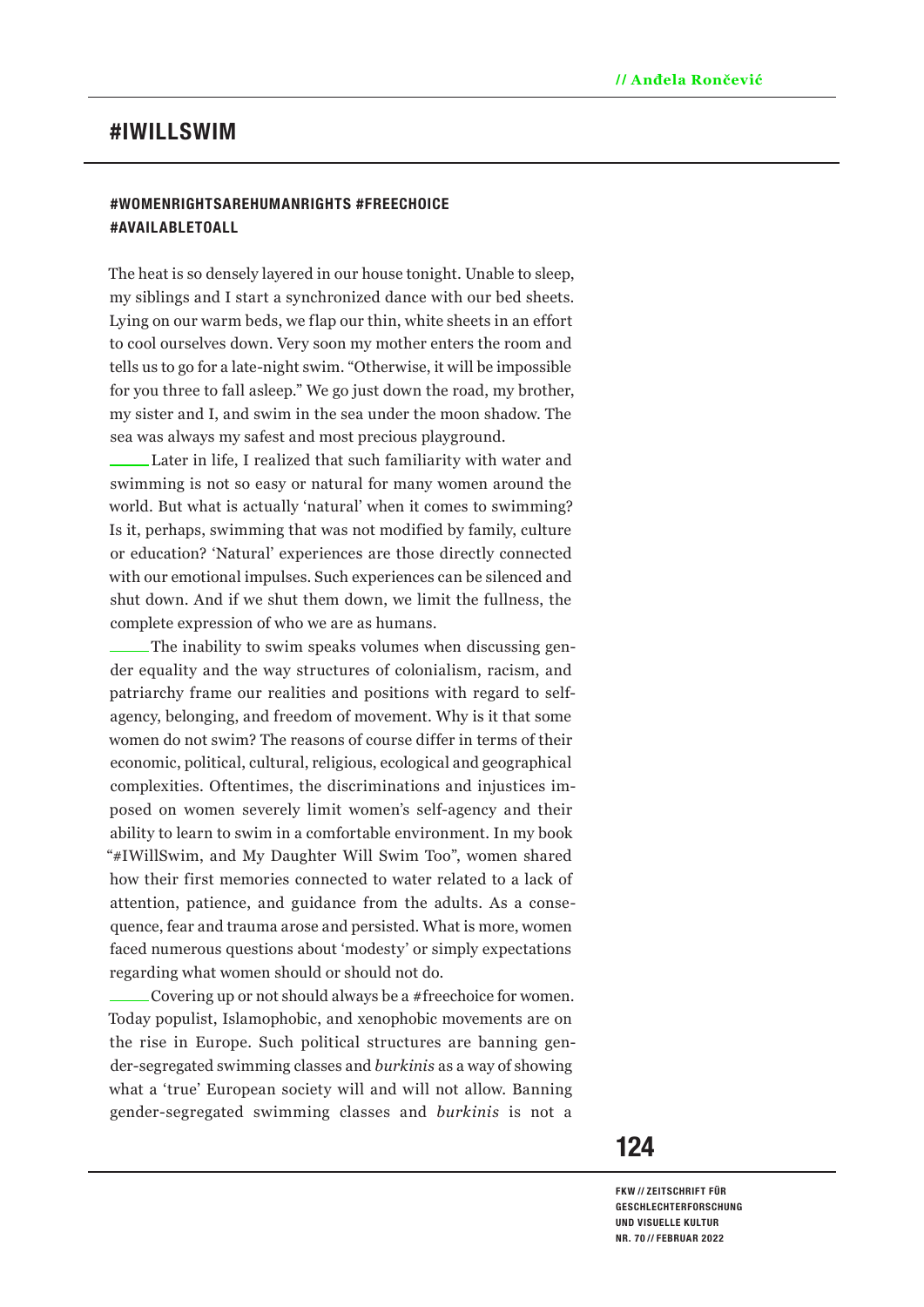progressive or feminist move–this only results in a large number of women being pushed away from swimming. Symbols of devotion or religious belonging should not be mistaken for the symbols of oppression.

It is hard to pinpoint when misogyny actually *began*. A severe form of it emerged in the Late Middle Ages with the establishment of more sedentary lifestyles. This epoch saw not only the European colonial conquests in the Americas, and later across the rest of the world, but also the beginning of witch-hunts. At first, it may seem that the Inquisition and the imperialists were 'afraid' of the *witches* because they believed these women were in union with the devil. Hence, we could blame the witch-hunt genocide on irrational fears and say that people at that time did not know better. But the truth is that these 'irrational' fears were thoroughly planned and implemented in order to pave the way for patriarchy and capitalism (Federici 2004).

One of the most commonly used tests to determine whether a woman was a witch or not was a "swimming test". The potential witch was first tied up (right thumb to her left toe, and vice versa), and then tossed into a nearby body of water. If she sank, she was regarded as surrendering herself to the holy water, meaning that she was baptized and harmless. In such cases, the woman would be pulled out of the water again (although there were, of course, instances in which she had already drowned). On the other hand, if the woman floated, she was "fighting against the holy water" and judged to be guilty of witchcraft, whereupon she was pulled from the water and burned alive (Andrews 2018).**1)**

Women were and still are forbidden from nourishing their connection to nature, sexuality, body-autonomy, knowledge of botany and fermentation, etc. A lot of this knowledge, including knowledge of how to move our bodies in water, has been suppressed by patriarchal structures throughout the centuries. However, swimming is a human right for all, and a priceless life skill to possess. The physical and emotional pleasures of swimming are also immeasurable. The struggle to grant the possibility of movement in water to all is not to be taken for granted but needs to be observed, discussed and put into action. Swimming is not only a sport but also a valuable survival skill and it should be #availabletoall. Swimming is also a human right, and the fight for #womenrightsarehumanrights needs our combined voices.

## **1)**

**The water ordeal is also prescribed in cases of alleged adultery. If the accused woman has not been caught in the act, her husband can demand that she clear herself by means of the water ordeal. See Driver 1955: 53.**